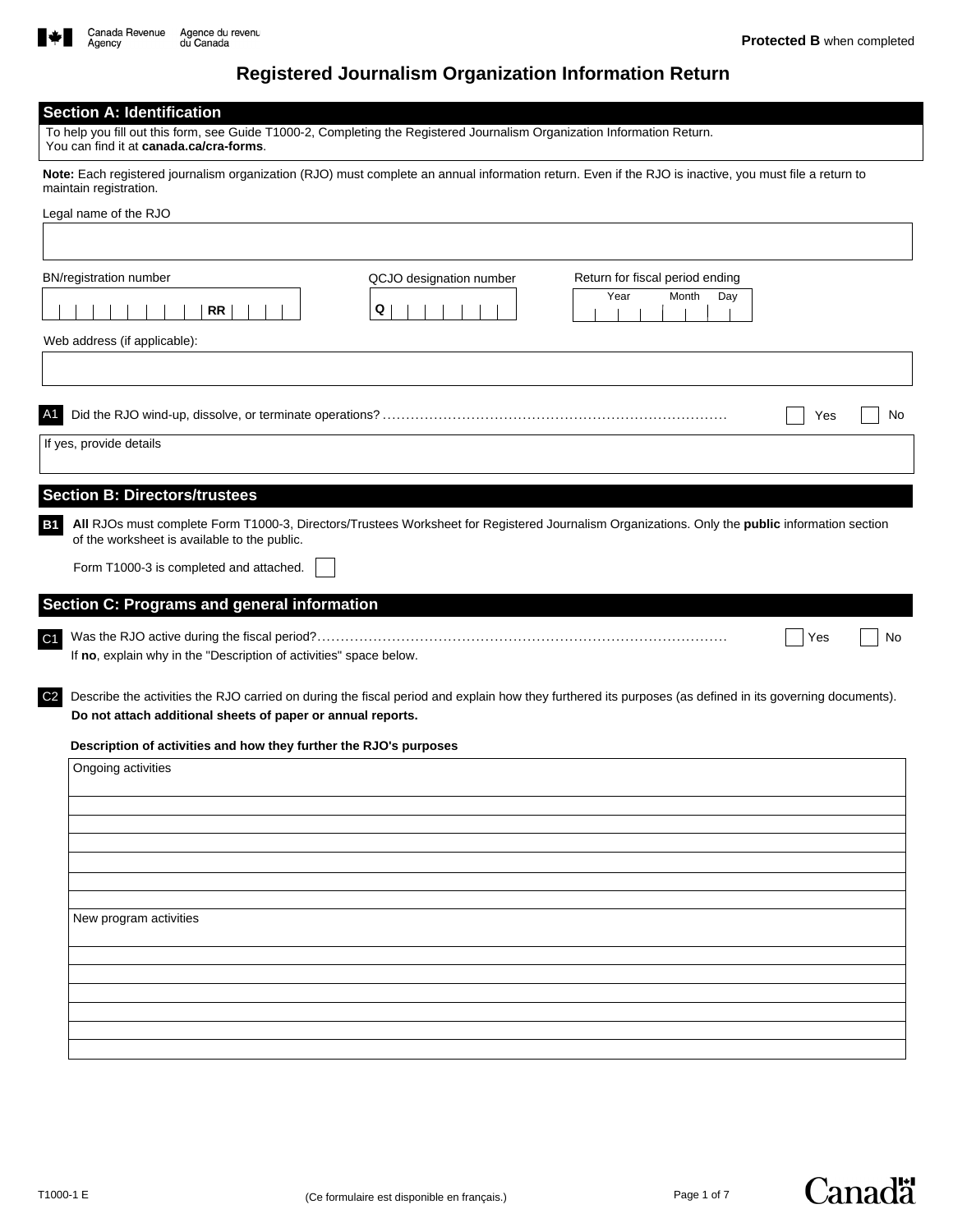**Protected B** when completed

| iges Did the RJO make a gift or transfer property for less than fair market value (FMV) to another organization or entity? | $\bigcap$ Yes $\bigcap$ No |  |
|----------------------------------------------------------------------------------------------------------------------------|----------------------------|--|
| If yon complete the table below                                                                                            |                            |  |

| received the gift                                             | Name of organization or entity that | Total amount of gift or FMV value of<br>property transferred (CAN \$)                                                                     | purposes | Description of how the gift or transfer furthers the RJO's |
|---------------------------------------------------------------|-------------------------------------|-------------------------------------------------------------------------------------------------------------------------------------------|----------|------------------------------------------------------------|
|                                                               |                                     |                                                                                                                                           |          |                                                            |
|                                                               |                                     |                                                                                                                                           |          |                                                            |
|                                                               |                                     |                                                                                                                                           |          |                                                            |
|                                                               |                                     |                                                                                                                                           |          |                                                            |
|                                                               |                                     |                                                                                                                                           |          |                                                            |
| Information for this question is provided on a separate sheet |                                     |                                                                                                                                           |          |                                                            |
|                                                               |                                     |                                                                                                                                           |          | Yes                                                        |
| If yes, complete the table below.                             |                                     | Choose an edition or an episode produced by and for the RJO during the fiscal period, and list the titles of original news content in it. |          |                                                            |
| Date                                                          |                                     | Titles of the original news content in the edition or episode                                                                             |          |                                                            |
| 1.                                                            |                                     |                                                                                                                                           |          |                                                            |
| 2.                                                            |                                     |                                                                                                                                           |          |                                                            |
| 3.                                                            |                                     |                                                                                                                                           |          |                                                            |
| 4.                                                            |                                     |                                                                                                                                           |          |                                                            |
| 5.                                                            |                                     |                                                                                                                                           |          |                                                            |
| If yes, complete the table below.                             |                                     |                                                                                                                                           |          |                                                            |
|                                                               |                                     |                                                                                                                                           |          |                                                            |
| Country                                                       |                                     | Decription of activity, program, or project                                                                                               |          | Total amount spent (CAN \$)                                |
|                                                               |                                     |                                                                                                                                           |          |                                                            |
|                                                               |                                     |                                                                                                                                           |          |                                                            |
|                                                               |                                     |                                                                                                                                           |          |                                                            |
|                                                               |                                     |                                                                                                                                           |          |                                                            |
| Information for this table is provided on a separate sheet    |                                     |                                                                                                                                           |          |                                                            |
|                                                               |                                     |                                                                                                                                           |          | Yes                                                        |
| If yes, complete the table below.                             |                                     |                                                                                                                                           |          |                                                            |
| Description of revenue-generating activity                    |                                     |                                                                                                                                           |          | Relation to RJO's purposes                                 |
|                                                               |                                     |                                                                                                                                           |          |                                                            |
|                                                               |                                     |                                                                                                                                           |          |                                                            |
|                                                               |                                     |                                                                                                                                           |          |                                                            |
| Information for this table is provided on a separate sheet    |                                     |                                                                                                                                           |          |                                                            |
|                                                               |                                     |                                                                                                                                           |          |                                                            |
|                                                               |                                     |                                                                                                                                           |          | Yes                                                        |
| If yes, complete the table below:<br>Fundraising activities   |                                     |                                                                                                                                           |          |                                                            |
|                                                               |                                     |                                                                                                                                           |          |                                                            |
|                                                               |                                     |                                                                                                                                           |          |                                                            |
|                                                               |                                     |                                                                                                                                           |          |                                                            |
| Information for this table is provided on a separate sheet    |                                     | Did the RJO pay external fundraisers to conduct its fundraising activities during the fiscal period?                                      |          | Yes                                                        |

(b) Total amounts paid to or kept by the fundraisers............................................................................... \$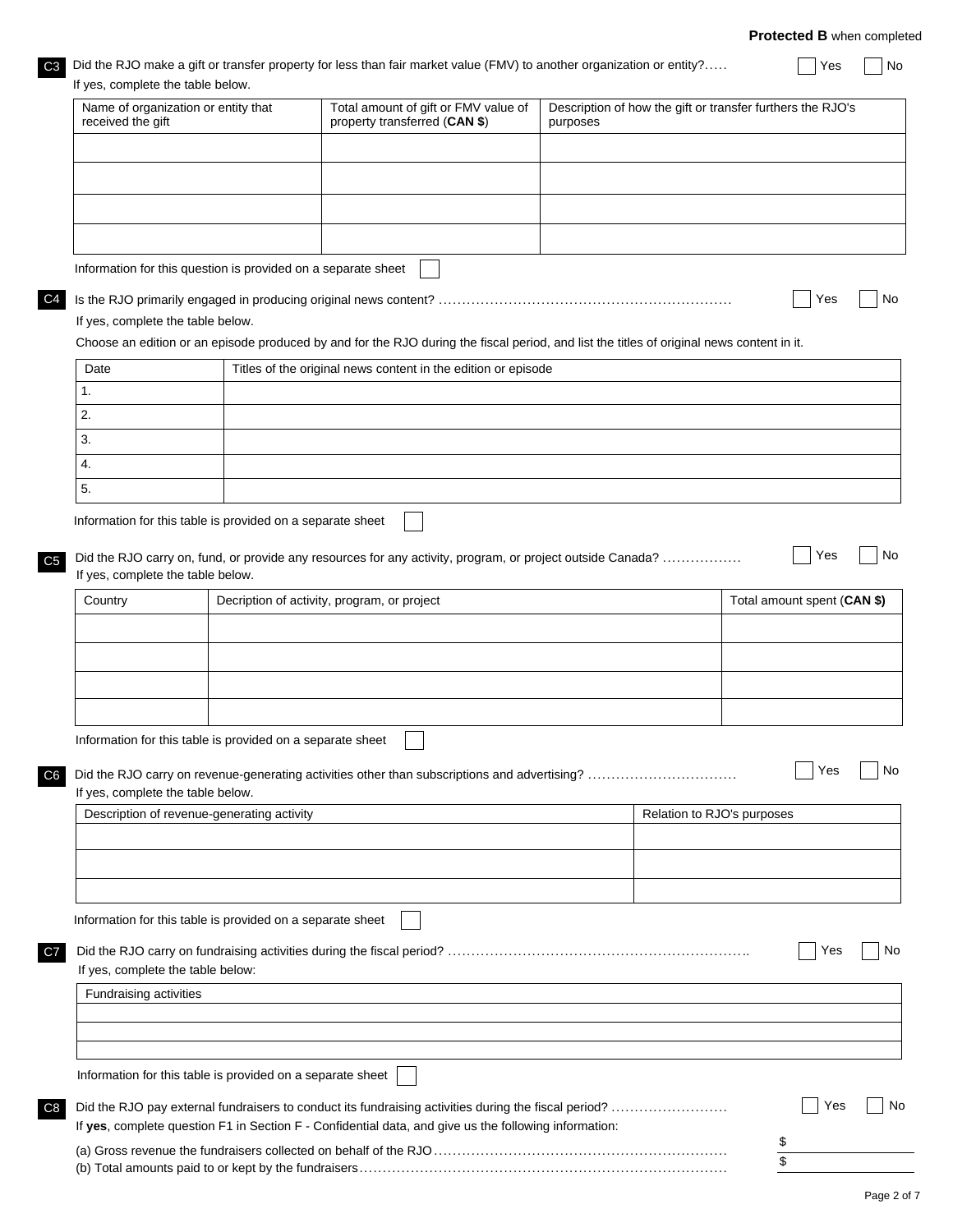|                      | Commissions                                | (c) Select the methods of payment to the fundraisers:<br>Finder's fee | Honoraria |                                                                                                                                                                                                               |              |     |  |
|----------------------|--------------------------------------------|-----------------------------------------------------------------------|-----------|---------------------------------------------------------------------------------------------------------------------------------------------------------------------------------------------------------------|--------------|-----|--|
|                      |                                            |                                                                       |           |                                                                                                                                                                                                               |              |     |  |
|                      | <b>Bonuses</b>                             | Set fee for services                                                  | Other     | Specify:                                                                                                                                                                                                      |              |     |  |
|                      |                                            |                                                                       |           |                                                                                                                                                                                                               |              | Yes |  |
|                      |                                            |                                                                       |           | Is the RJO controlled, directly or indirectly, in any manner, whatever, by one person, or group of persons that do                                                                                            |              |     |  |
|                      |                                            |                                                                       |           |                                                                                                                                                                                                               |              | Yes |  |
|                      |                                            |                                                                       |           | Did the RJO compensate any of its directors, trustees, or persons that do not deal at arm's length with the<br>RJO for services provided during the fiscal period (other than reimbursing them for expenses)? |              | Yes |  |
|                      |                                            |                                                                       |           |                                                                                                                                                                                                               |              | Yes |  |
|                      | If yes, complete Schedule 1, Compensation. |                                                                       |           |                                                                                                                                                                                                               |              |     |  |
|                      |                                            |                                                                       |           |                                                                                                                                                                                                               |              | Yes |  |
|                      | If yes, complete the list below.           |                                                                       |           |                                                                                                                                                                                                               |              |     |  |
| Type of gift         |                                            |                                                                       |           | Total amount on receipts (CAN \$)                                                                                                                                                                             |              |     |  |
|                      | Artwork/wine/jewellery                     |                                                                       |           |                                                                                                                                                                                                               |              |     |  |
| Vehicles             |                                            |                                                                       |           |                                                                                                                                                                                                               |              |     |  |
|                      | Privately held securities                  |                                                                       |           |                                                                                                                                                                                                               |              |     |  |
|                      | Publicly traded securities                 |                                                                       |           |                                                                                                                                                                                                               |              |     |  |
| Commodities          |                                            |                                                                       |           |                                                                                                                                                                                                               |              |     |  |
| Mutual funds         |                                            |                                                                       |           |                                                                                                                                                                                                               |              |     |  |
| <b>Books</b>         |                                            |                                                                       |           |                                                                                                                                                                                                               |              |     |  |
| Real properties      |                                            |                                                                       |           |                                                                                                                                                                                                               |              |     |  |
|                      | Computers/software                         |                                                                       |           |                                                                                                                                                                                                               |              |     |  |
|                      |                                            |                                                                       |           |                                                                                                                                                                                                               |              |     |  |
| Crypto assets        |                                            |                                                                       |           |                                                                                                                                                                                                               |              |     |  |
| Other, specify:      |                                            |                                                                       |           |                                                                                                                                                                                                               |              |     |  |
|                      |                                            |                                                                       |           |                                                                                                                                                                                                               |              | Yes |  |
|                      |                                            |                                                                       |           |                                                                                                                                                                                                               |              | Yes |  |
|                      | If yes, provide details                    |                                                                       |           |                                                                                                                                                                                                               |              |     |  |
|                      |                                            |                                                                       |           |                                                                                                                                                                                                               |              |     |  |
|                      |                                            |                                                                       |           |                                                                                                                                                                                                               |              |     |  |
|                      |                                            |                                                                       |           |                                                                                                                                                                                                               |              |     |  |
|                      |                                            |                                                                       |           |                                                                                                                                                                                                               |              |     |  |
|                      |                                            |                                                                       |           |                                                                                                                                                                                                               |              |     |  |
|                      |                                            |                                                                       |           | During the fiscal period, did the RJO issue any tax receipts for donations on behalf of another organization?                                                                                                 |              | Yes |  |
|                      |                                            |                                                                       |           |                                                                                                                                                                                                               |              |     |  |
|                      | <b>Section D: Financial information</b>    |                                                                       |           |                                                                                                                                                                                                               |              |     |  |
|                      |                                            |                                                                       |           | Show all amounts to the nearest single Canadian dollar. Do not enter "See attached financial statements." All relevant fields must be filled out.                                                             |              |     |  |
|                      |                                            |                                                                       |           |                                                                                                                                                                                                               |              |     |  |
|                      |                                            |                                                                       |           | Did the RJO receive any gifts from any one source (individual, business, or charity, etc.) that represent more                                                                                                |              | Yes |  |
|                      |                                            |                                                                       |           |                                                                                                                                                                                                               |              |     |  |
|                      | If yes, complete the table below           |                                                                       |           |                                                                                                                                                                                                               |              |     |  |
|                      |                                            | Total value of gift(s) from source (CAN \$)                           |           |                                                                                                                                                                                                               | Type of gift |     |  |
|                      |                                            |                                                                       |           |                                                                                                                                                                                                               |              |     |  |
| Source 1<br>Source 2 |                                            |                                                                       |           |                                                                                                                                                                                                               |              |     |  |
|                      |                                            |                                                                       |           |                                                                                                                                                                                                               |              |     |  |
| Source 3             |                                            |                                                                       |           |                                                                                                                                                                                                               |              |     |  |

Information for this table is provided on a separate sheet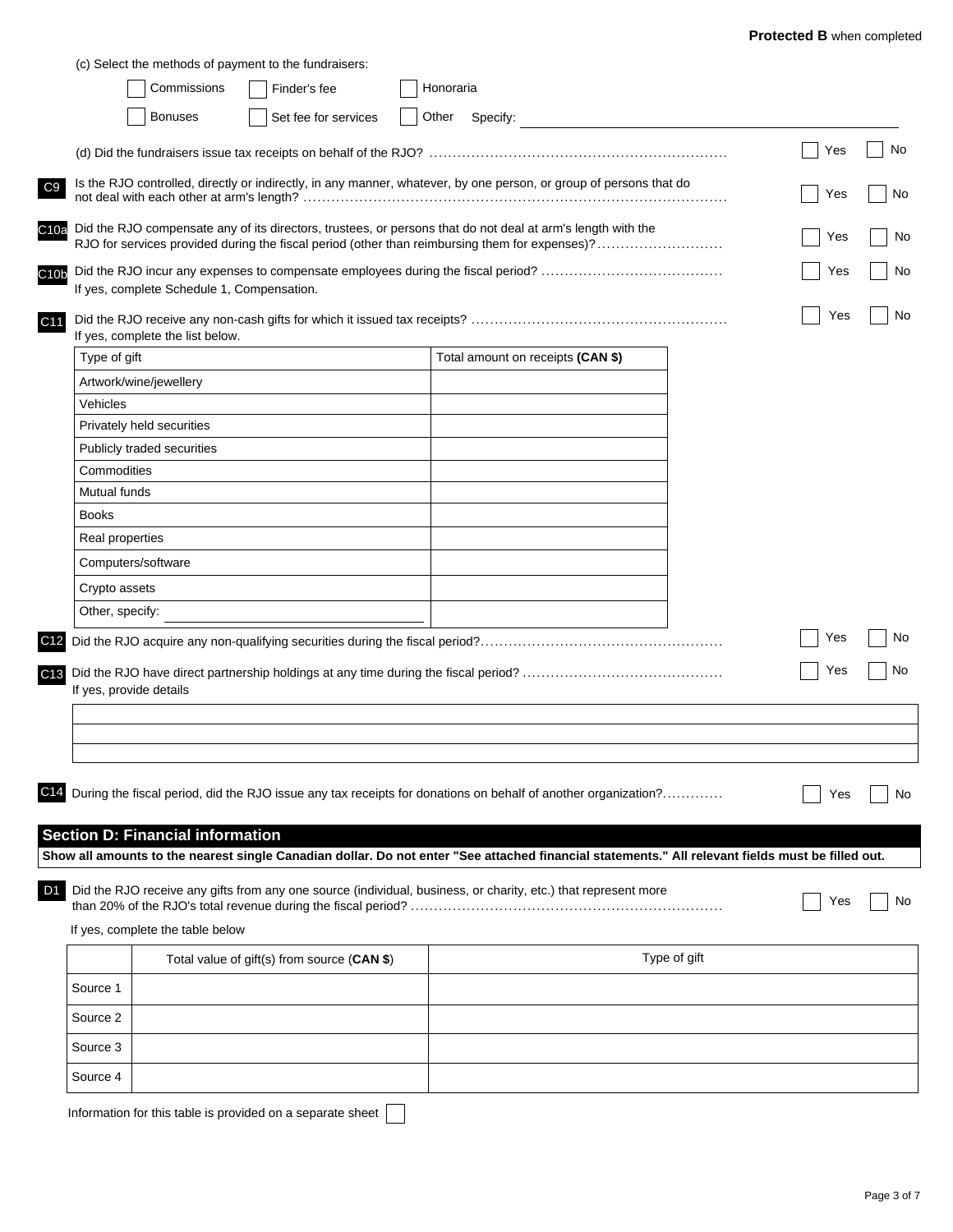**Protected B** when completed

| Name of donor                                                                                                     | Total value of gifts (CAN \$) |                           |
|-------------------------------------------------------------------------------------------------------------------|-------------------------------|---------------------------|
|                                                                                                                   |                               |                           |
|                                                                                                                   |                               |                           |
|                                                                                                                   |                               |                           |
|                                                                                                                   |                               |                           |
| Information for this table is provided on a separate sheet                                                        |                               |                           |
|                                                                                                                   |                               | Accrual                   |
| <b>Summary of financial position</b>                                                                              |                               |                           |
| Using the RJO's own financial statements, enter the following:                                                    |                               |                           |
| <b>Assets</b>                                                                                                     |                               |                           |
|                                                                                                                   | 4100                          | \$                        |
|                                                                                                                   | 4110                          | \$                        |
|                                                                                                                   | 4120                          | \$                        |
|                                                                                                                   | 4130                          | $\overline{\mathfrak{s}}$ |
|                                                                                                                   | 4140                          | $\overline{\$}$           |
|                                                                                                                   | 4155                          | \$                        |
|                                                                                                                   | \$<br>4160                    |                           |
|                                                                                                                   | 4165                          | \$                        |
|                                                                                                                   |                               |                           |
|                                                                                                                   | \$<br>4166                    |                           |
|                                                                                                                   | 4170                          | \$                        |
|                                                                                                                   | $\sqrt{3}$<br>4200            |                           |
| <b>Liabilities</b>                                                                                                |                               |                           |
|                                                                                                                   | 4300                          | \$                        |
|                                                                                                                   | 4310                          | \$                        |
|                                                                                                                   | 4320                          | \$                        |
|                                                                                                                   | 4330                          | \$                        |
| Total liabilities (add lines 4300 to 4330).                                                                       | l\$<br>4350                   |                           |
|                                                                                                                   |                               |                           |
|                                                                                                                   |                               |                           |
| <b>Statement of operations</b><br>Revenue:                                                                        |                               |                           |
|                                                                                                                   | 4500<br>\$                    |                           |
|                                                                                                                   | 4510                          | \$                        |
|                                                                                                                   | 4530                          | \$                        |
| Total other gifts the RJO received but did not issue a tax receipt for (excluding amounts on lines 4575 and 4630) | 4540                          | \$                        |
|                                                                                                                   | 4550                          | \$                        |
|                                                                                                                   | 4560                          | \$                        |
|                                                                                                                   | 4571                          | \$                        |
| Total tax-receipted revenue from all sources outside of Canada (government and non-government)                    | 4575                          | \$                        |
| Total non tax-receipted revenue from all sources outside of Canada (government and non-government)                | 4580                          |                           |
|                                                                                                                   |                               | \$                        |
| Total non tax-receipted revenues received from memberships, dues and association fees                             | 4610<br>4620                  | \$<br>\$                  |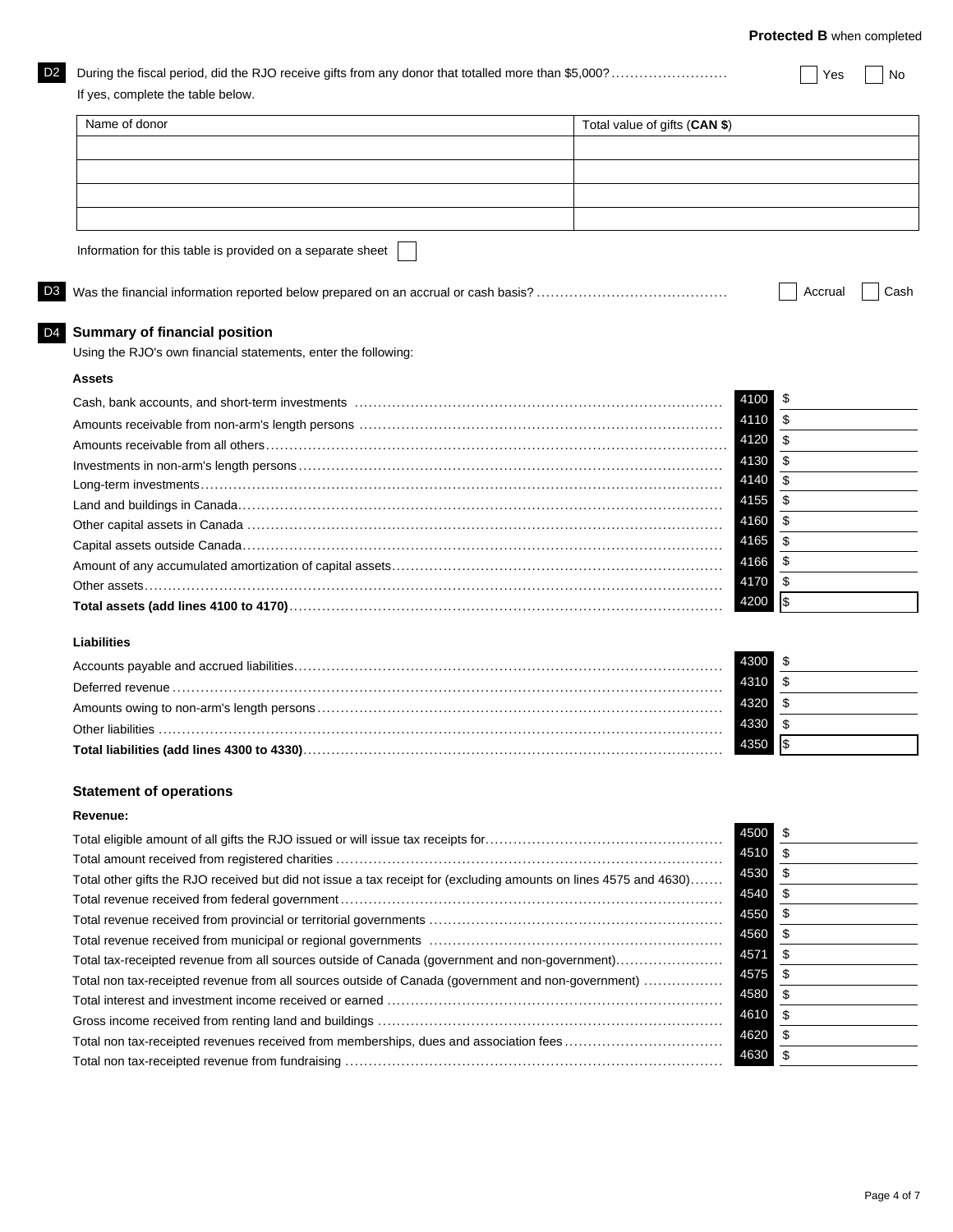| Total revenue from sales of goods and services (except to any level of government in Canada)                                                                                                                                   | 4640 \$ |                |
|--------------------------------------------------------------------------------------------------------------------------------------------------------------------------------------------------------------------------------|---------|----------------|
| 4641 \$                                                                                                                                                                                                                        |         |                |
| 4642 \$                                                                                                                                                                                                                        |         |                |
| 4643 \$                                                                                                                                                                                                                        |         |                |
| 4644 \$<br>Other, specify                                                                                                                                                                                                      |         |                |
|                                                                                                                                                                                                                                | 4650 \$ |                |
|                                                                                                                                                                                                                                |         |                |
|                                                                                                                                                                                                                                | 4700 \$ |                |
| <b>Expenditures:</b>                                                                                                                                                                                                           |         |                |
|                                                                                                                                                                                                                                | 4800    | \$             |
|                                                                                                                                                                                                                                | 4810    | \$             |
|                                                                                                                                                                                                                                | 4820    | $\mathfrak{L}$ |
|                                                                                                                                                                                                                                | 4830    | \$             |
| Supplies and expenses with the continuum control of the state of the state of the state of the state of the state of the state of the state of the state of the state of the state of the state of the state of the state of t | 4840    | \$             |
|                                                                                                                                                                                                                                | 4850    | \$             |
|                                                                                                                                                                                                                                | 4860    | \$             |
|                                                                                                                                                                                                                                | 4870    | \$             |
|                                                                                                                                                                                                                                | 4880    | \$             |
|                                                                                                                                                                                                                                | 4900    | \$             |
|                                                                                                                                                                                                                                | 4920 \$ |                |
|                                                                                                                                                                                                                                |         |                |
| Specify the types of expenditures included in the amount on line 4920 4930                                                                                                                                                     |         |                |
|                                                                                                                                                                                                                                | 4950    | -\$            |

## **Section E: Certification**

This return **must** be signed by a person who has authority to sign on behalf of the RJO. **It is a serious offence under the Income Tax Act to provide false or deceptive information.**

I certify that the information given on this annual return and any attachment is, to the best of my knowledge, correct, complete, and current.

| Name (print)             |      | Signature    |
|--------------------------|------|--------------|
| Position in organization | Date | Phone number |

## **Section F: Confidential data**

The information in this section is for the Canada Revenue Agency's (CRA) use and may be shared as permitted by law (for example, with certain other government departments and agencies).

| Information for this table is provided on a separate sheet |  |                                            |
|------------------------------------------------------------|--|--------------------------------------------|
|                                                            |  |                                            |
|                                                            |  |                                            |
|                                                            |  |                                            |
| If yes, provide the following information:                 |  | Yes                                        |
| Name of donor                                              |  | Fair market value of RJO property (CAN \$) |
|                                                            |  |                                            |
|                                                            |  |                                            |
|                                                            |  |                                            |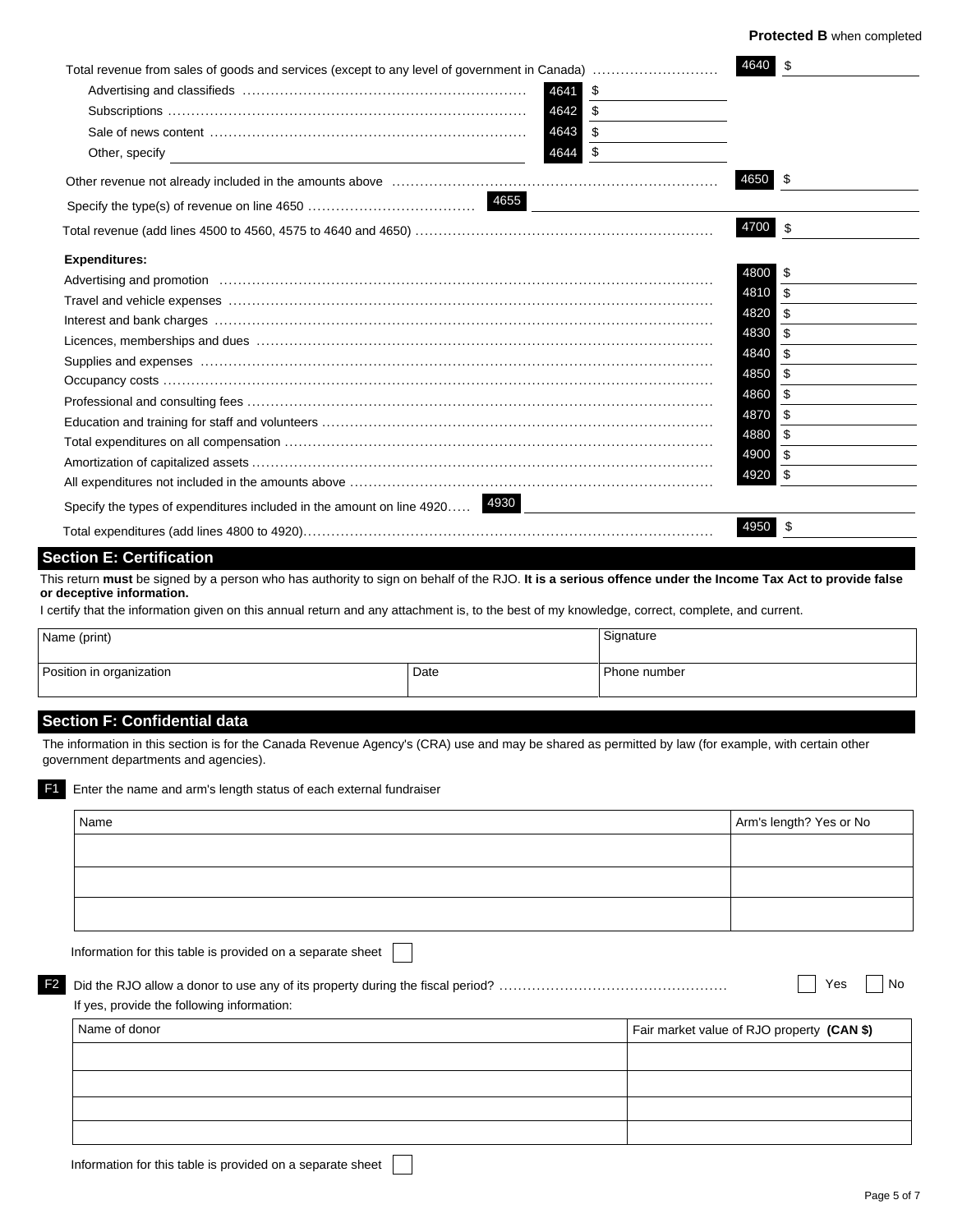| F <sub>3</sub> | During the fiscal period, did the RJO make its income payable to or available for any director, trustee, | Yes | No |
|----------------|----------------------------------------------------------------------------------------------------------|-----|----|
|                | If yes, list the recipients and explain the reason the RJO paid the income or made it available.         |     |    |
|                |                                                                                                          |     |    |
| F4             | Name and address of individual who completed this return.                                                |     |    |
|                | Name                                                                                                     |     |    |
|                | Company name (if it applies)                                                                             |     |    |
|                | Complete street address                                                                                  |     |    |

City, province or territory, and postal code

Phone number Is this the same individual who certified in Section E above?  $\Box$  Yes  $\Box$  No

F5 Enter the RJO's physical address and the address in Canada for its books and records.

Post office box numbers and rural routes are not enough.

|                                       | Physical address of the RJO | Address of books and records |
|---------------------------------------|-----------------------------|------------------------------|
| Complete street address               |                             |                              |
| City                                  |                             |                              |
| Province or territory and postal code |                             |                              |

## **Privacy statement**

Personal information is collected for the purposes of the administration or enforcement of the Income Tax Act and is used to establish and validate the identity and contact information of directors, trustees, officers, and authorized representatives of the RJO. The information collected may be used or disclosed for any purposes related to the administration or the enforcement of the Act including audit, administering benefits, compliance and collection activities. The information collected may also be used as a basis for the indirect collection of additional personal information from other internal and external sources, which includes personal tax information, and relevant financial and biographical information. The information collected may be used or disclosed for purposes of other federal acts that provide for the imposition and collection of a tax or duty. It may also be disclosed to other federal, provincial, territorial or foreign government institutions to the extent authorized by law.

The CRA will make the information on this annual information return available to the public, except for information identified as confidential. Personal information may also be disclosed under information-sharing agreements and in accordance with section 241 of the Act.

Incomplete or inaccurate information may result in compliance measures including revocation of registered status.

Under the Privacy Act, individuals have the right to access their personal information, request correction, or file a complaint to the Privacy Commissioner of Canada regarding the handling of the individual's personal information. Refer to Personal Information Bank CRA PPU 200 on Info Source at **canada.ca/cra-info-source**.

**Notification to directors and trustees:** The CRA strongly encourages the RJO to voluntarily inform its directors and trustees that it has collected and disclosed their personal information to the CRA.

I confirm that I have read the Privacy statement above.